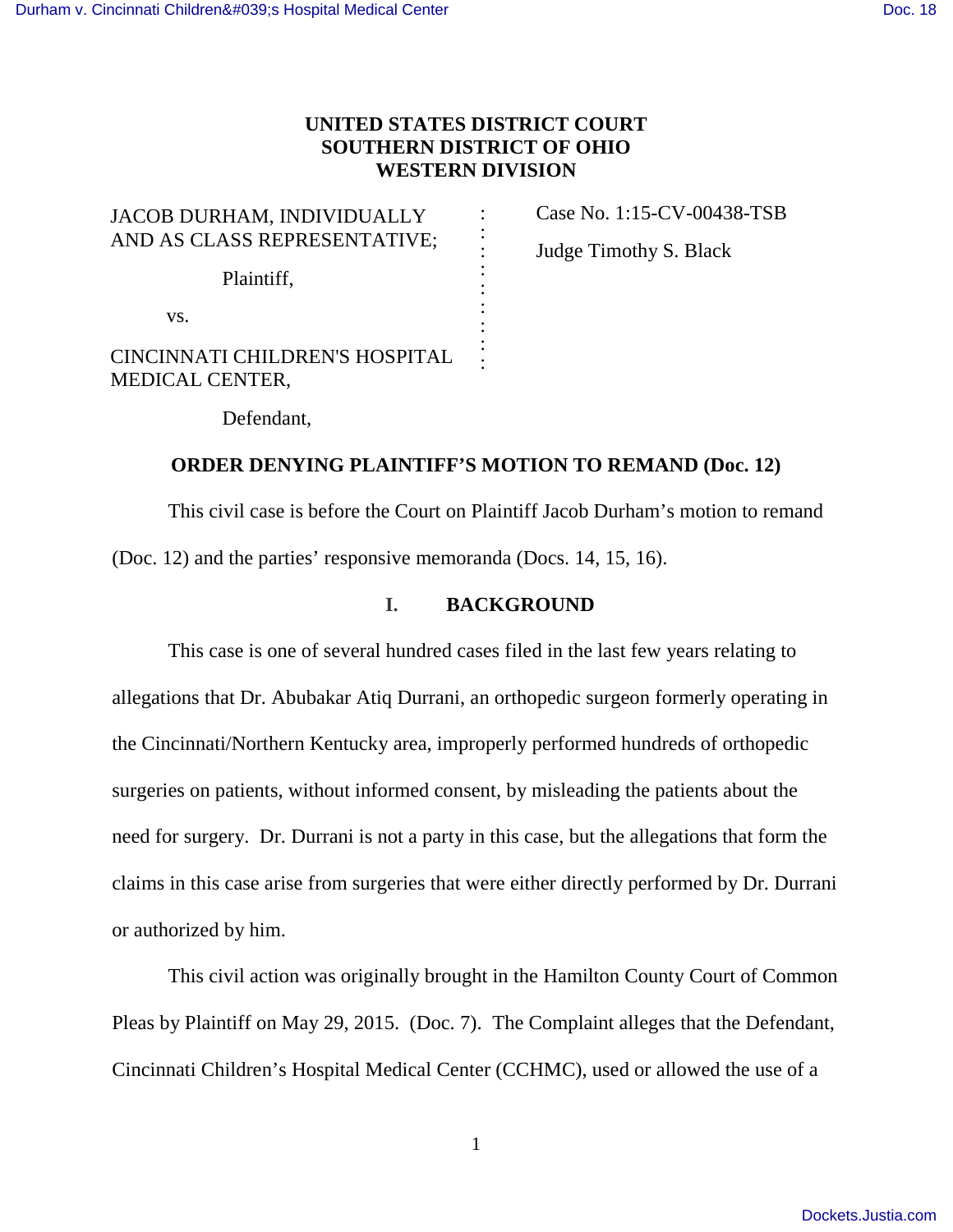biologic medical device called Infuse in surgical procedures performed on patients at its facilities. The Complaint further alleges that Defendant used Infuse in manners not specifically approved by the Food and Drug Administration (FDA), otherwise known as "off-label" use. Defendant is also alleged to have fraudulently concealed the fact that Infuse was used in many surgeries, and also that Infuse was being used in an off-label manner. Based on these allegations, the Complaint raises claims of: (1) fraud; (2) negligence; (3) violating the Ohio Consumer Sales Protection Act; and (4) negligent credentialing, supervision, and retention. (*Id.* at 37–43).

 Plaintiff's Complaint was styled as a Class Action Complaint, with the alleged class being "any [Infuse] patient at Children's Hospital Dr. Durrani implanted [Infuse] who is not already a Deters Law Office or other law office client who has brought a claim for [infuse]." (*Id.* at 2). The Complaint claims that the Deters Law Firm, which represents Plaintiff in this action, has brought similar claims against Defendant on behalf of 185 known individuals, and that this action is on behalf of all those who have not yet acquired representation but have been affected. (*Id.* at 35).

 Defendant removed this action to federal court on June 30, 2015. (Doc. 1). Defendant's notice of removal claimed two bases for the Court's jurisdiction. First, the notice alleged that the Court has federal question jurisdiction under 28 U.S.C. § 1331. Second, the notice alleged that the Court had jurisdiction under the Class Action Fairness Act of 2005 ("CAFA"), 28 U.S.C. §§ 1332(d) and 1453. Plaintiff filed a motion for remand on August 19, 2015, challenging both these bases for jurisdiction. (Doc. 12).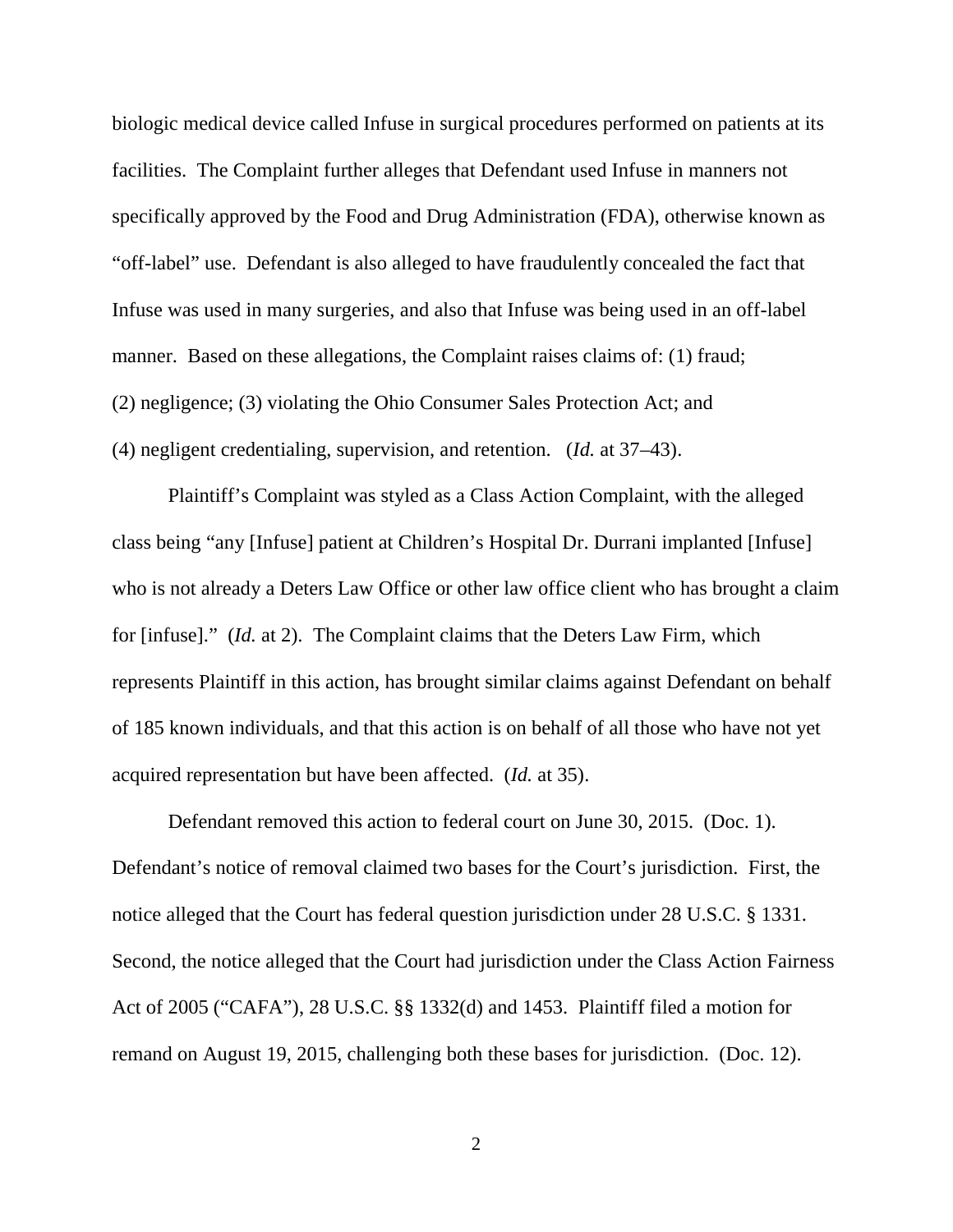#### **II. STANDARD OF REVIEW**

 On a motion for remand, the question is whether the district court lacks subject matter jurisdiction. 28 U.S.C. § 1447(c). Defendant bears the burden of establishing that removal was proper. *Long v. Bando Mfg. of Am., Inc*., 201 F.3d 754, 757 (6th Cir. 2000). Removal raises significant federalism concerns and, for this reason, federal courts must strictly construe such jurisdiction. *Merrell Dow Pharm. Inc. v. Thompson*, 478 U.S. 804, 808 (1986). Accordingly, a federal court must resolve any doubt of its removal jurisdiction in favor of state court jurisdiction. *Shamrock Oil & Gas Corp. v. Sheets*, 313 U.S. 100, 108-09 (1941). In other words, the issue is whether the case was properly removed in the first instance. *Provident Bank v. Beck*, 952 F. Supp. 539, 540 (S.D. Ohio 1996). Specifically, the issue is whether the plaintiff's well-pleaded complaint asserts a cause of action created by federal law or depends on the resolution of a substantial question of federal law. *Jordan v. Humana Military Healthcare Serv., Inc.*, No. C-3-06- 51, 2006 U.S. Dist. LEXIS 25845, at \*1 (S.D. Ohio May 2, 2006).

 Removal of an action to federal court based on original jurisdiction is provided for in 28 U.S.C. §§ 1441(a), 1331 as to: "all civil actions arising under the Constitution, laws, or treaties of the United States." Defendant maintains that Plaintiff's complaint contains a claim "arising under" federal law.

 "The 'arising under' gateway into federal court has two distinct portals." *Eastman v. Marine Mech. Corp*., 438 F.3d 544, 550 (6th Cir. 2006). This Court has original jurisdiction if Plaintiff's well-pleaded complaint establishes that either federal law creates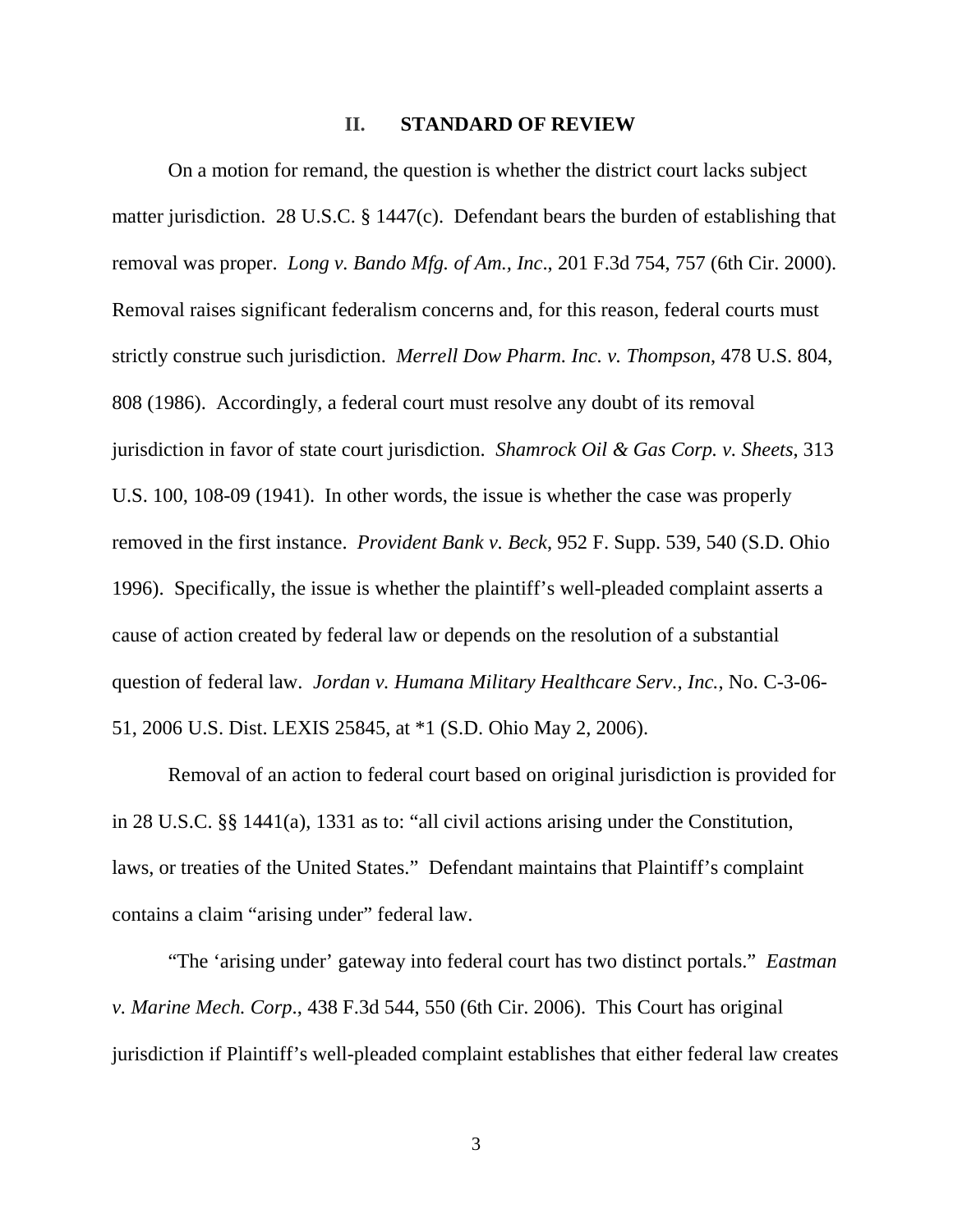the cause of action, or that Plaintiff's right to relief involves the resolution or interpretation of a substantial question of federal law. *Id.*

 The well-pleaded complaint rule provides that "federal jurisdiction exists only when a federal question is presented on the face of the plaintiff's properly pleaded complaint." *Loftis v. United Parcel Serv., Inc*., 342 F.3d 509, 514 (6th Cir. 2003) (quoting *Caterpillar Inc. v. Williams*, 482 U.S. 386 (1987)). Because the plaintiff is the master of his complaint, the fact that a claim could be stated under federal law does not prevent a plaintiff from only stating it under state law. *Eastman*, 438 F.3d at 550.

### **III. ANALYSIS**

### **A. This Court does not have federal question jurisdiction over this civil action.**

 In the notice of removal, Defendant claimed that this Court had jurisdiction over this matter under 28 U.S.C. § 1441 because "[Plaintiff's allegations] present substantial questions of federal law, which cannot be adequately addressed in state court." (Doc. 1, at 4).

 Federal question jurisdiction would sit with this Court if the Court concludes that the federal issues presented in this case are: (1) necessarily raised, (2) actually disputed, (3) substantial, and (4) capable of resolution in federal court without disrupting the federal-state balance approved by Congress. (Doc. 12-1 at 12); *Gunn v. Minton*, 133 S. Ct. 1059, 1065 (2013); *see also Grable & Sons Metal Prods. v. Darue Eng'g & Mfg.*, 545 U.S. 308, 314 (2005).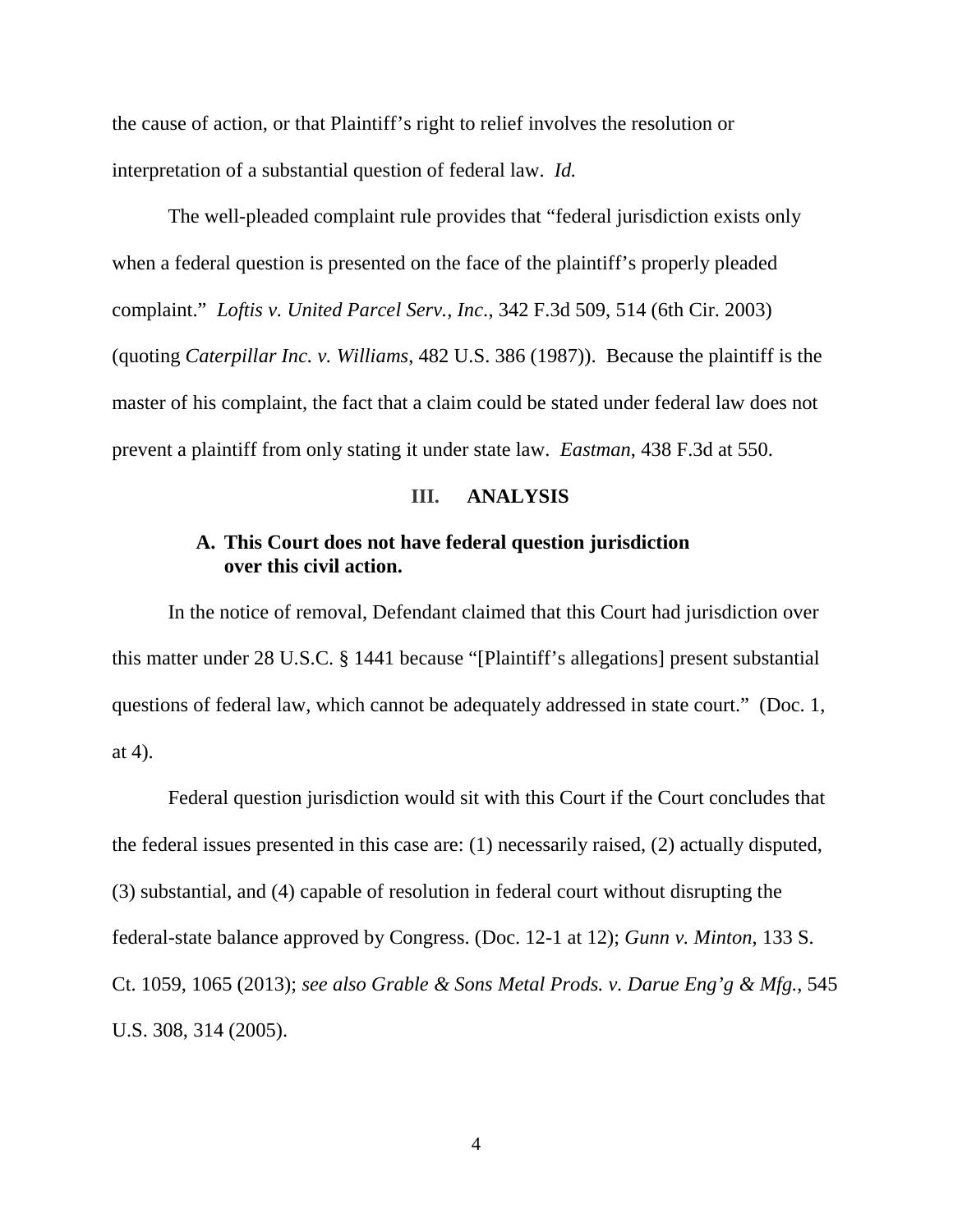Plaintiff's Motion to Remand concedes the first two elements set forth by *Grable*  and *Gunn*. (Doc. 12-1, at 12). Indeed, the first element is clear given that Plaintiff's Complaint spends twelve pages of the Complaint (Doc. 7, at 9–15, 22–26) discussing the substance of various federal laws and federal response to Infuse, including the Federal Food, Drug, and Cosmetic Act ("FDCA") and Medical Device Amendments to the Food, Drug, and Cosmetic Act ("MDA"), and alleging that CCHMC's conduct violated these federal laws. (*See* Doc. 7, at 6, 9–30).Furthermore, these assertions are disputed between the parties, as CCHMC firmly contends that the off-label use of Infuse does not violate any federal law or any FDA regulations. *See Buckman Co. v. Plaintiffs' Legal Comm.*, 531 U.S. 34, 350 (2001) (recognizing off-label usage as "an accepted and necessary corollary of the FDA's mission to regulate in this area without directly interfering with the practice of medicine."); *Wash. Legal Found. v. Henney*, 202 F.3d 331, 333 (D.C. Cir. 2000) ("A physician may prescribe a legal drug to serve any purpose that he or she deems appropriate, regardless of whether the drug has been approved for that use by the FDA.").

 However, Plaintiff argues that the third and fourth factors set forth by *Grable* and *Gunn* are inapplicable. (Doc. 12-1, at 12–15). Specifically, Plaintiff argues that the federal law question is not substantial, and that it is not capable of resolution in federal court without disrupting the federal-state balance approved by Congress. (*Id*.).

 The federal issues presented by Plaintiff in this case are not substantial to a degree that would grant this Court subject matter jurisdiction. Plaintiff's claims revolve around accusations that Defendant allowed the use of Infuse in a manner that was "off-label" in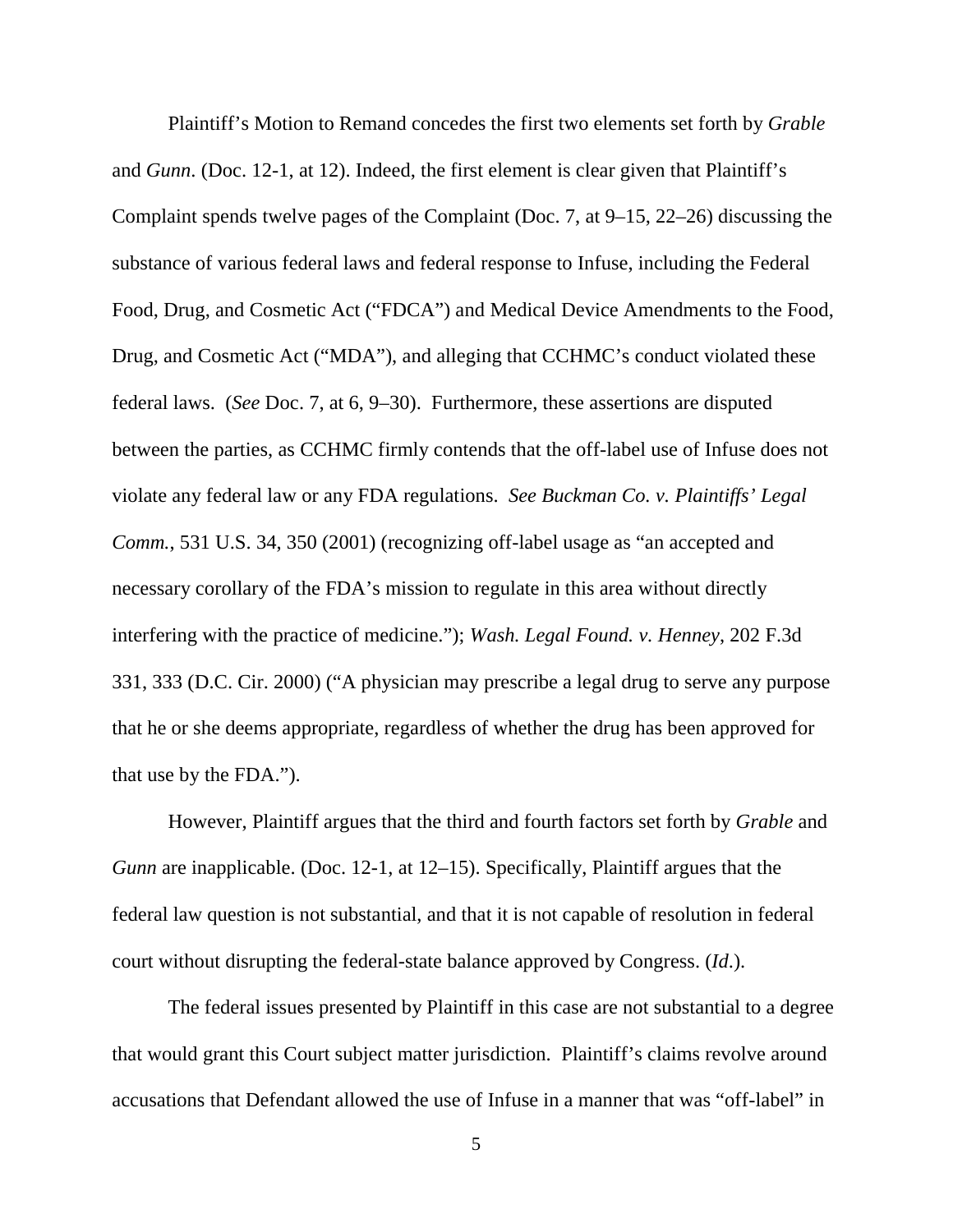violation of the FDCA. Evaluating the claims in this case will necessarily require the reviewing court to interpret the FDCA and its implementing regulations. In a previous decision, this Court held that the federal issues raised by Plaintiff were substantial under the *Grable* analysis in a very similar recent case. In *H.R. ("Reuter") v. Medtronic, Inc.*, the Court held that a case presenting issues surrounding the propriety of off-label use raised a substantial federal question. *Reuter*, 996 F. Supp. 2d 671, 679 (S.D. Ohio 2014) ("[T]here is no state-law equivalent of 'off label'. . . [t]he concept is entirely federal [so the claims] necessarily raise substantial federal questions by requiring the Court to interpret the meaning of the FDCA and its implementing regulations.") (quoting *In re Zyprexa Products Liab. Litig*., No. 04-MD-1596, 2012 U.S. Dist. LEXIS 87228, at \*5 (E.D.N.Y. June 22, 2012)).

 However, that decision did not take into account the United States Supreme Court's holding in *Gunn.* While *Gunn* did not alter the four factors from *Grable* used to evaluate whether a federal interest was substantial, that decision emphasized the restricted circumstances in which a federal issue could be held as "substantial." *Gunn,* 133 S.Ct. at 1068 ("But the possibility that a state court will incorrectly resolve a state claim is not, by itself, enough to trigger the federal courts' exclusive patent jurisdiction, even if the potential error finds its root in a misunderstanding of patent law."). *Gunn* clarified the substantiality inquiry to require that the disputed federal issue be "significant to the federal system as a whole." *Id.* The vast majority of relevant federal court opinions post-*Gunn* have held that a state tort claim revolving around liability for the misuse of Infuse does not raise a substantial federal issue despite the claim's reliance on FDCA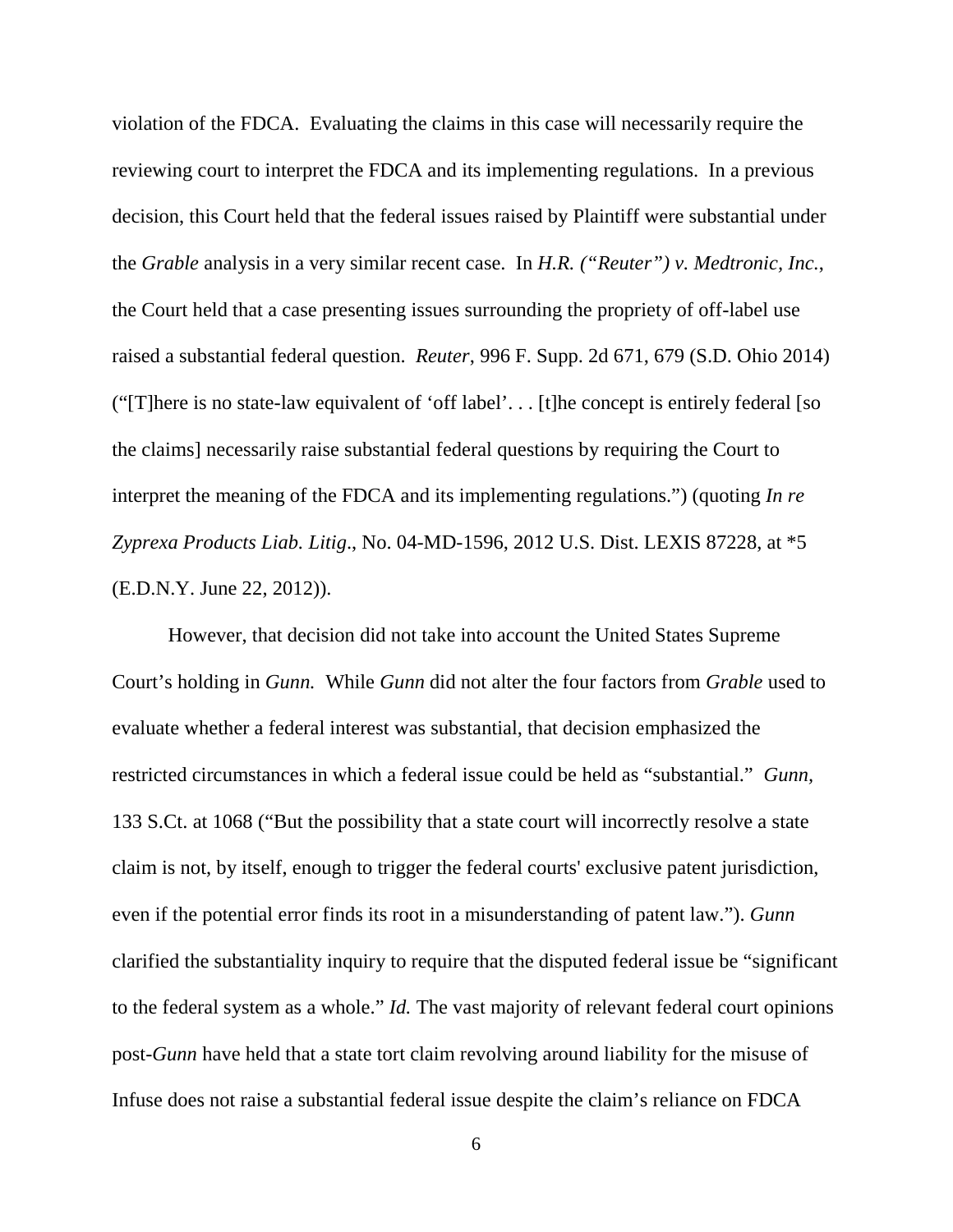regulations. *See Schilmiller v. Medtronic, Inc.*, 44 F.Supp.3d 721, 731 (W.D. Ky. 2014); *Hilyard v. Medtronic, Inc.*, 21 F.Supp.3d 1012, 1018–20 (E.D. Mo.2014); *Anders v. Medtronic, Inc.*, No. 4:14cv194, 2014 WL 1652352, at \*5–7 (E.D. Mo. Apr. 24, 2014); *Mooney v. Henkin*, No. 8:13-cv-3213, 2014 WL 523034, at \*3-4 (M.D. Fla. Feb. 9, 2014); *Goade v. Medtronic, Inc.*, No. 13-5123, 2013 WL 6237853, at \*4–6 (W.D. Mo. Dec. 3, 2013). *But see Dooley v. Medtronic, Inc.*, 39 F. Supp. 3d 973 (W.D. Tenn. 2014) (finding in an analogous case that state claims over the use of Infuse raised a substantial federal question due to the importance of federal regulations to the case).

 This Court joins with the prevailing consensus in holding that there is no substantial federal issue raised in this civil action. While the interpretation of FDCA regulations will be of supreme importance to the parties in this case, that interpretation will not be "significant to the federal system as a whole" as required by *Gunn*. *Gunn,* 133 S.Ct. at 1068. None of the issues in this case would affect the Government's operation. Therefore, these issues are not substantial.

 Accordingly, this Court does not have federal question jurisdiction over this matter.

## **B. This Court has jurisdiction over this action under the Class Action Fairness Act of 2005 (CAFA) and will not decline to exercise that jurisdiction.**

 Defendant's notice of removal also claimed that this Court had jurisdiction over this matter Under the Class Action Fairness Act of 2005 ("CAFA"), 28 U.S.C. §§ 1332(d) and 1453. CAFA gives federal district courts original jurisdiction over any class action in which the putative class consists of more than 100 members and the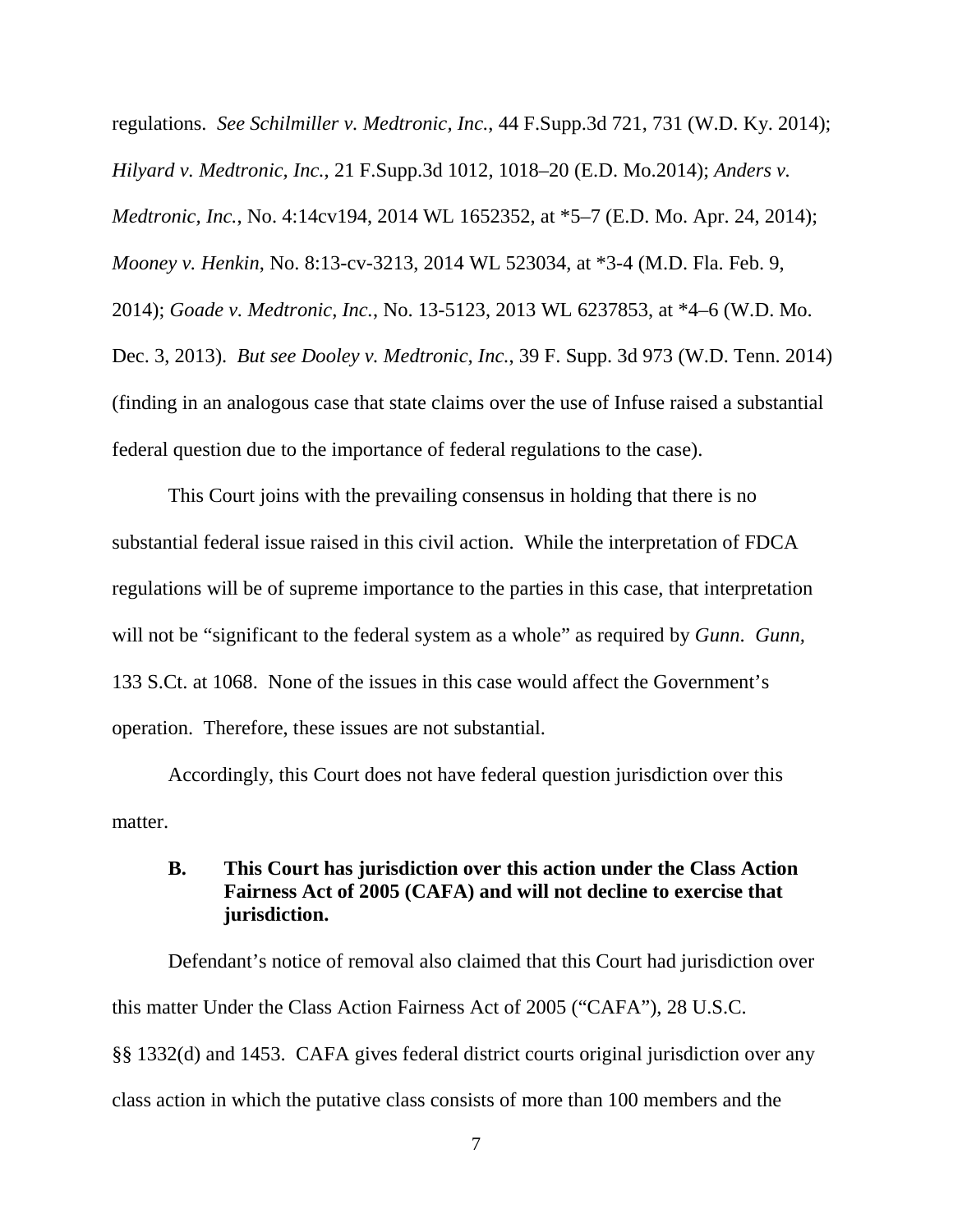amount in controversy is in excess of \$5,000,000. 28 U.S.C. §  $1332(d)(2)$ , (5). Plaintiff concedes that these jurisdictional requirements are met. However, Plaintiff claims that multiple exceptions to jurisdiction contained in CAFA apply.

 An important factor for evaluating whether certain exceptions to federal jurisdiction under CAFA apply is what percentage of putative class members reside in the initial forum state. Under CAFA, a district court must decline jurisdiction if greater than two-thirds of the members of all proposed plaintiff classes in the aggregate are citizens of the State in which the action was originally filed and at least one significant defendant is a citizen of the State in which the action was originally filed. 28 U.S.C. § 1332(d)(4)(A). A district court must also decline jurisdiction if greater than two-thirds of the members of all proposed plaintiff classes in the aggregate are citizens of the State in which the action was originally filed and all of the primary defendants are citizens of that state. 28 U.S.C.  $§ 1332(d)(4)(B).$ 

 The only defendant in this case, CCHMC, is a citizen of Ohio. Not all putative class members in this case are known at this time; however, the data available to this Court demonstrates that less than two-thirds of the putative class members are citizens of Ohio. In Plaintiff's own provided sampling of potential class members, consisting of 70 known Plaintiffs suing the manufacturer of Infuse, 65.7% of the sample is from Ohio, less than the two thirds needed to require the Court to decline jurisdiction. (Doc. 12-1, at 19). Defendant's analysis of all pending cases against CCHMC relating to Dr. Durrani shows that 60.6% of those plaintiffs are citizens of Ohio. (Doc. 14, at 12–13). Exact counts of class members are not required for the Court to evaluate the applicability of the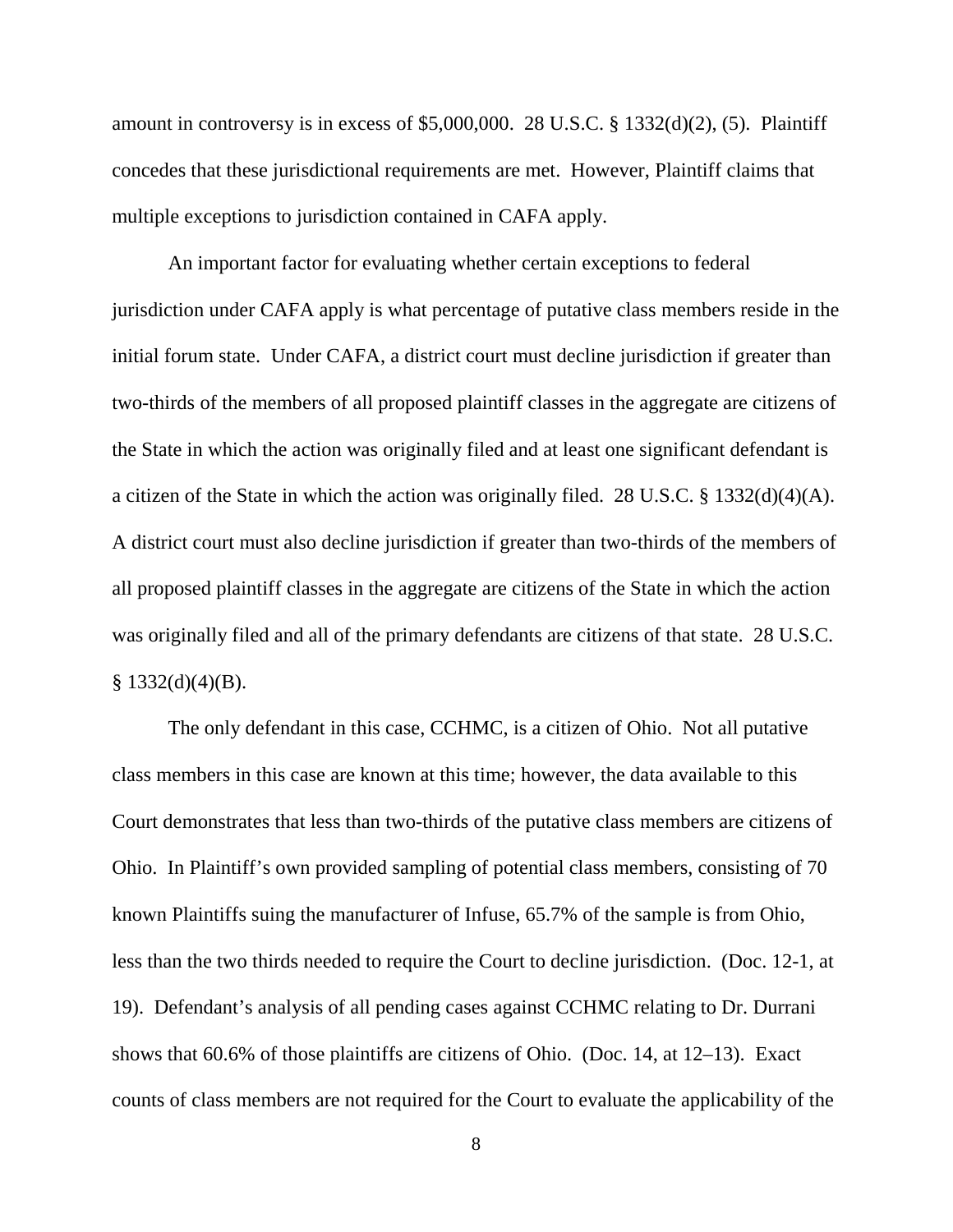CAFA exceptions, and the Court extrapolates from the available data that less than two

thirds of potential class members in this case are residents of Ohio.<sup>1</sup> Accordingly, neither

of the two CAFA exceptions contained in 28 U.S.C. § 1332(d)(4)(A)–(B) that would

require the Court to decline to exercise jurisdiction apply.

<u>.</u>

Because a sampling of potential class members indicates that less than two thirds

of putative class members are citizens of Ohio, the only mechanism available for denying

jurisdiction of this class action is  $28 \text{ U.S.C. }$  §  $1332(d)(3)$ , which states:

**(3)** A district court may, in the interests of justice and looking at the totality of the circumstances, decline to exercise jurisdiction under paragraph (2) over a class action in which greater than one-third but less than two-thirds of the members of all proposed plaintiff classes in the aggregate and the primary defendants are citizens of the State in which the action was originally filed based on consideration of—

 **(A)** whether the claims asserted involve matters of national or interstate interest;

 **(B)** whether the claims asserted will be governed by laws of the State in which the action was originally filed or by the laws of other States;

 **(C)** whether the class action has been pleaded in a manner that seeks to avoid Federal jurisdiction;

 **(D)** whether the action was brought in a forum with a distinct nexus with the class members, the alleged harm, or the defendants;

 **(E)** whether the number of citizens of the State in which the action was originally filed in all proposed plaintiff classes in the aggregate is substantially larger than the number of citizens from any other State, and the citizenship of the other members of the proposed class is dispersed among a substantial number of States; and

<sup>&</sup>lt;sup>1</sup> Plaintiff requests that the Court allow limited discovery on the issue of class composition to assist in a determination of what percentage of the putative class resides in Ohio, citing previous federal cases where such discovery was allowed. (Doc. 12-1, at 18–19). The Court does not find that necessary. Although the Court could allow such discovery were the Court to determine that the sample size of known potential Plaintiffs was insufficient to make a determination, the sample sizes provided by the parties (70 individuals by Plaintiff's count, 66 by Defendants' count) are sufficient to rule without additional discovery.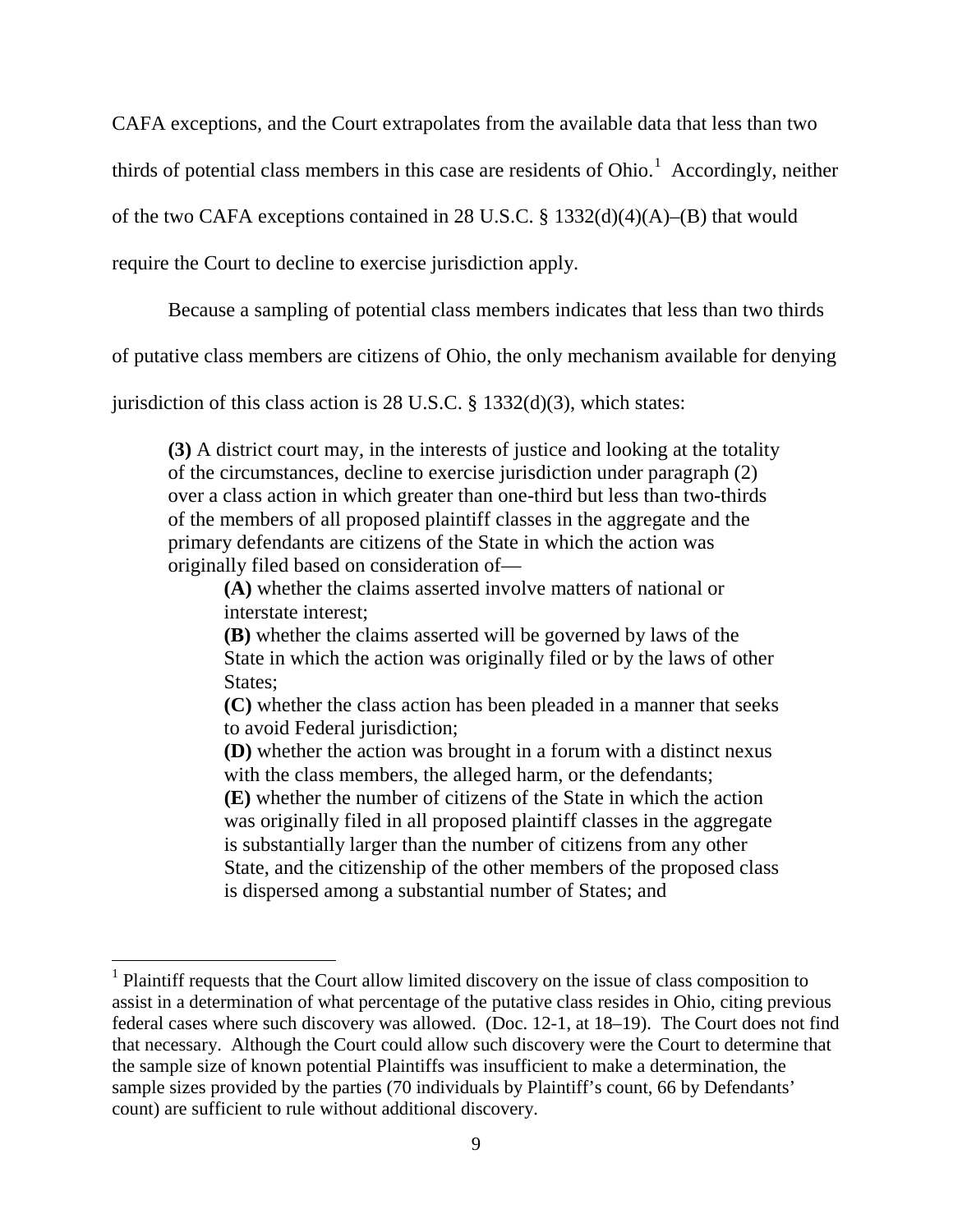**(F)** whether, during the 3-year period preceding the filing of that class action, 1 or more other class actions asserting the same or similar claims on behalf of the same or other persons have been filed.

### 28 U.S.C. § 1332(d)(3).

 On balance, these factors favor this Court's exercising jurisdiction over this case. Most significantly, this is a case of national interest. Several products liability cases related to the use of Infuse have already been heard by this Court. *See, e.g., Aaron v. Medtronic et al.*, 2016 WL 5242957 (S.D. Ohio 2016). Any decision regarding Defendant's liability for using Infuse in surgeries will have an impact on many similar cases across the country yet to be decided. Additionally, despite the Court's holding that the federal issues in this case do not rise to the level required to grant the Court federal question jurisdiction, the need to interpret FDCA regulations in evaluating this case does weigh, at least to some degree, in favor of this Court's exercising jurisdiction under CAFA. Finally, the fact that a substantial minority of potential plaintiffs in this case comes from states other than Ohio (primarily but not exclusively Kentucky) also guides this Court to accept jurisdiction. This case is not a "local controversy" confined to Ohio—it is a multistate class action with a geographically diverse set of Plaintiffs that has broad implications for future litigation across the country. A federal court is the proper venue for adjudicating this case.

Accordingly, the Court will not decline jurisdiction on this case.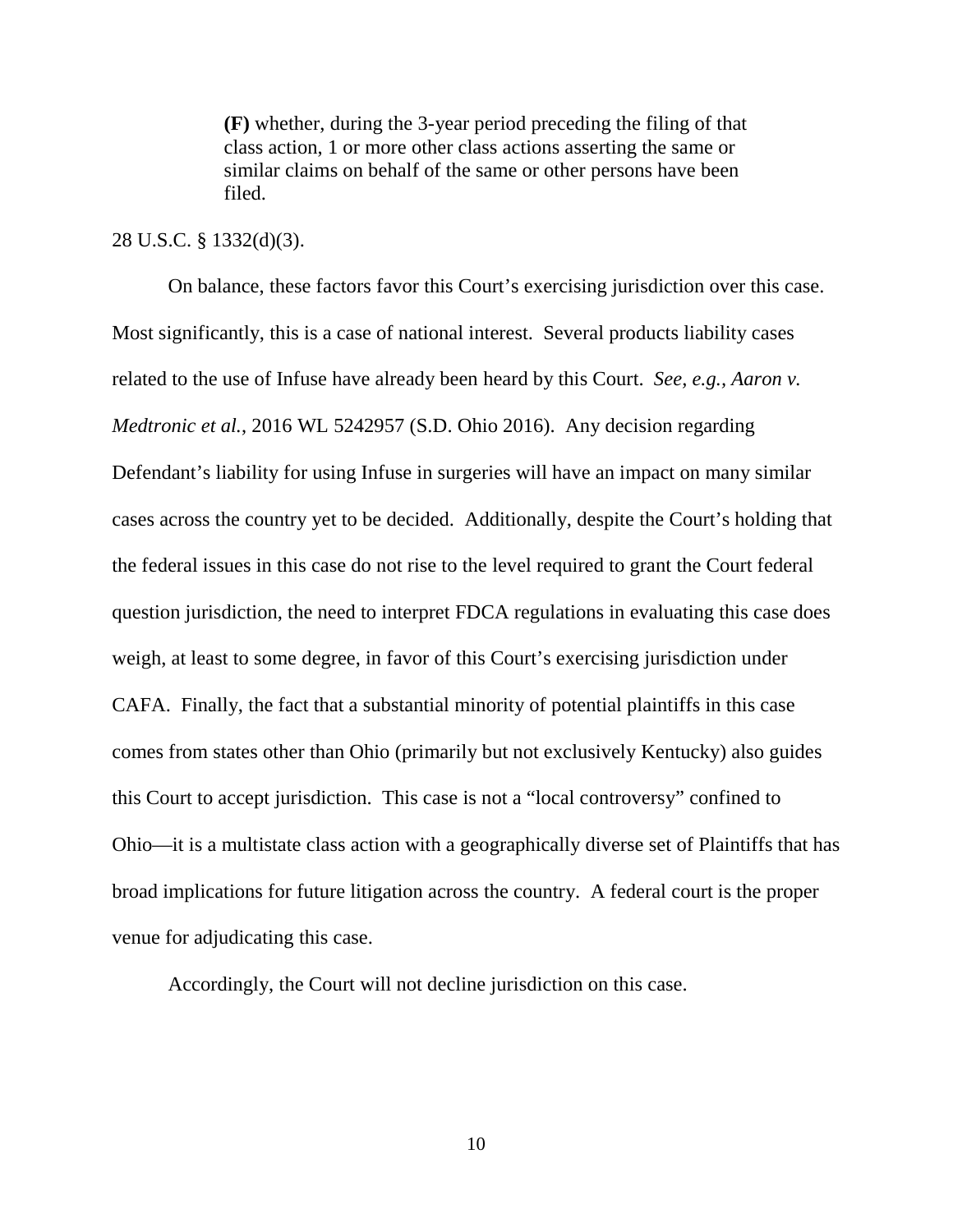## **C. This Court need not rule on whether Plaintiff's CAFA exception arguments are time barred.**

 In a supplemental memorandum in opposition to Plaintiff's motion to remand, Defendant argues that Plaintiff has forfeited his CAFA exception arguments by moving for remand too late.

 All of the CAFA exceptions cited by Plaintiff in his motion to remand refer to a federal district court's *declining* to exercise jurisdiction, either mandatorily or voluntarily. Therefore, these exceptions presume that the Court does in fact have jurisdiction over the action. Accordingly, these exceptions can be waived by a Plaintiff's failure to timely invoke them. *Clark v. Lender Processing Servs.*, 562 F. App'x 460, 465 (6th Cir. 2014); *see also Graphic Comm'ns Local 1B Health & Welfare Fund A v. CVS Caremark Corp.*, 636 F.3d 971, 973 (8th Cir. 2011); *Visendi v. Bank of Am., N.A.*, 733 F.3d 863, 869–70 (9th Cir. 2013).

 However, although the Sixth Circuit has ruled that the CAFA exceptions are waivable, it has not ruled on exactly *when* these exceptions are waived, and other circuit courts have issued divergent rulings. The Fifth Circuit has ruled that CAFA objections are waived if not filed within 30 days of removal, citing 28 U.S.C. § 1447, which states that "a motion to remand the case on the basis of any defect other than lack of subject matter jurisdiction must be made within 30 days after the filing of the notice of removal[.]" *In re Shell Oil Co.*, 932 F.2d 1518, 1521 (5th Cir.), *cert. denied*, 502 U.S. 1049 (1991) ("section 1447(c) "requires remand *on any ground other than lack of subject matter jurisdiction* to be sought within 30 days of the filing of a notice of removal")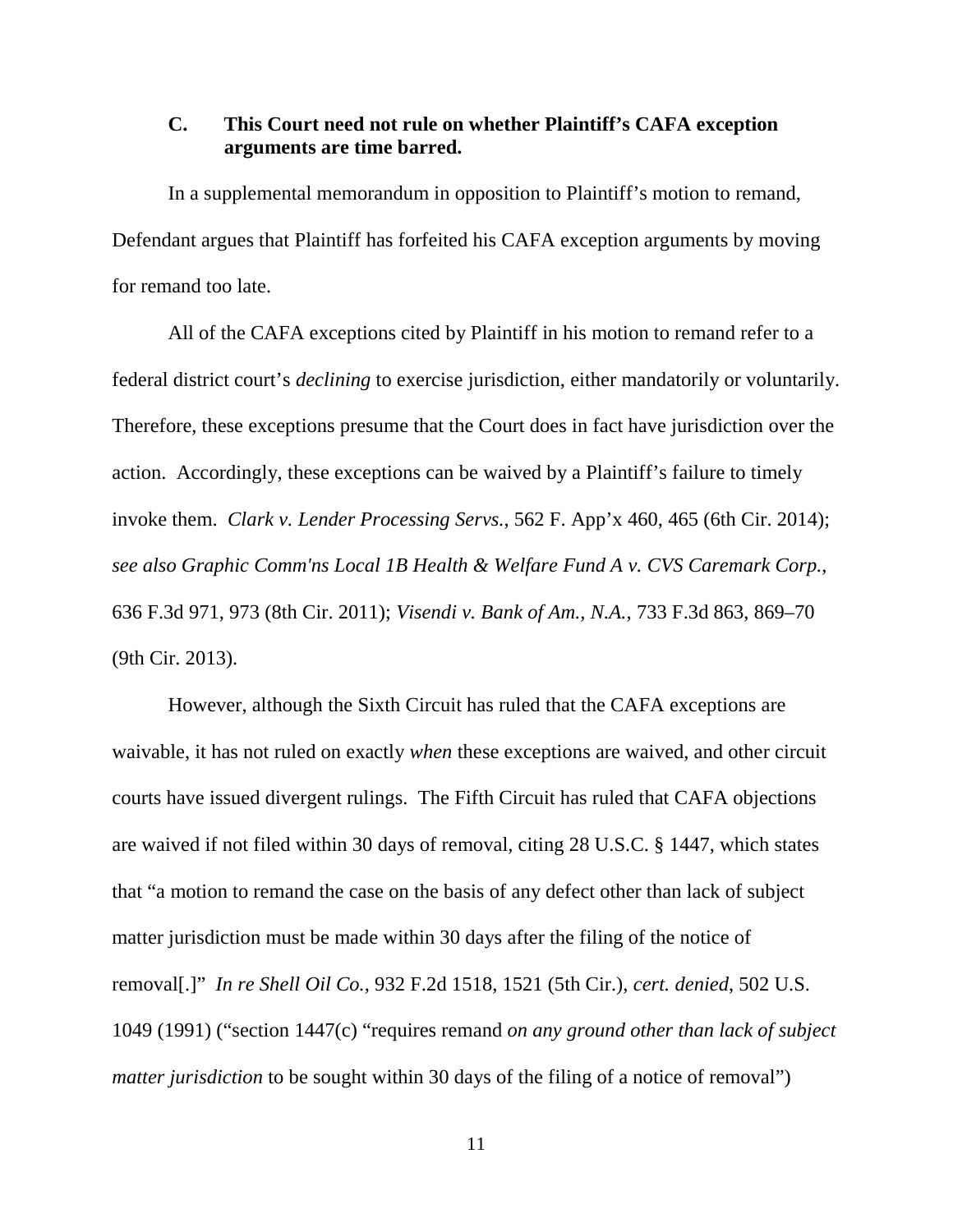(quoting 14A Charles A. Wright, et al., Federal Practice and Procedure § 3739, at 95 (2d ed. Supp.1990)) (emphasis the court's); *Williams v. A C Spark Plugs Div. of Gen'l Motors Corp.*, 985 F.2d 783, 787 (5th Cir. 1993) ("Only in the case of a lack of subject matter jurisdiction . . . may the plaintiff object to removal after the thirty-day limit. Any other objection is procedural and waived after thirty days.").

 However, other circuits have ruled differently regarding when a CAFA exception is waived on the premise that the CAFA exceptions operate as abstention doctrines. *See, e.g., Graphic Communications Local 1B Health & Welfare Fund "A" v. CVS Caremark Corp.,* 636 F.3d 971, 973 (8th Cir. 2011) (local controversy exception); *Gold v. New York Life Ins. Co.*, 730 F.3d 137, 141-142 (2d Cir. 2013) (home state controversy exception). As the United States Supreme Court held in *Quackenbush v. Allstate Ins. Co.,* 517 U.S. 706, 712 (1996), an "abstention-based remand order does not fall into either category of remand order described in § 1447(c), as it is not based on lack of subject matter jurisdiction or defects in removal procedure." Therefore, the federal appellate courts that have found the CAFA exceptions to be "abstention-based" have held that the 30-day limitation of § 1447(c) does not apply to a motion to remand on the basis of abstention. *See Hinson v. Norwest Fin. S.C., Inc.,* 239 F.3d 611, 614 (4th Cir. 2001) (affirming grant of motion to remand filed more than 30 days after removal, based on discretion to abstain from exercising jurisdiction, and stating that "[s]ection  $1447(c)$  is ... not applicable"); *Graphic Communications v. CVS Caremark,* 636 F.3d at 974–976 (8th Cir. 2011) (stating that "doctrines such as abstention" are "outside the . . . bounds" of § 1447(c)); *Kamm v. ITEX Corp.,* 568 F.3d 752, 756 (9th Cir. 2009) (stating that "remands based on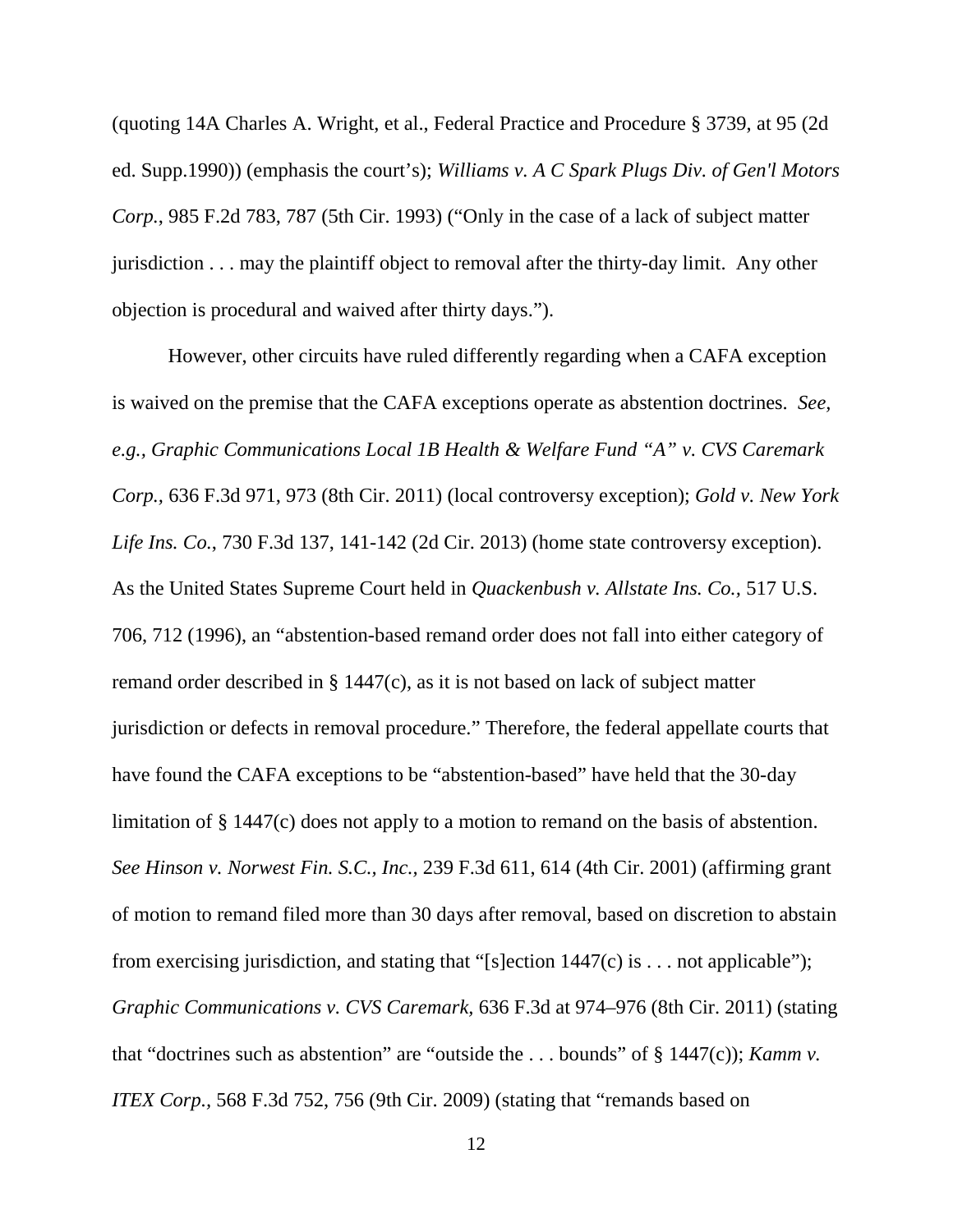abstention  $\dots$  are not covered by § 1447(c)," analogizing remand motion based on forum selection clause to abstention-based motion, and holding that the 30-day limit did not apply); *Snapper v. Redan,* 171 F.3d 1249, 1252–1260 (11th Cir. 1999) (reviewing history of § 1447(c), and stating that "a determination that a federal court should abstain in a particular case . . . does not mean the removal was defective" and that "the term 'defect'" in § 1447(c) only "refers to removal defects"); *Melahn v. Pennock Ins., Inc.,* 965 F.2d 1497, 1503 (8th Cir. 1992) ("We decline . . . to apply the thirty-day rule to bar the plaintiff's 'untimely' motion to remand based upon abstention."); *Abdale v. North Shore-Long Island Jewish Health System, Inc.,* 2014 WL 2945741 at \*7–\*8 (E.D.N.Y. 2014) (based on the decisions of *Gold* and *Graphic Communications*, "remand motions based on CAFA need only be raised within a 'reasonable time,' not within the thirty-day deadline under 28 U.S.C. § 1447(c)"); *Lippincott V. PNC Bank, N.A.,* 2012 WL 1894275 at \*4 (D. Md. 2012).

 This Court does not need to determine in the first instance for this circuit whether the CAFA exceptions to jurisdiction need be filed within 30 days, as held by the Fifth Circuit, or within a "reasonable time," as held by several other circuits, to rule on this motion to remand. This Court has already held that the CAFA exceptions do not apply to the facts of this case (*see supra* Part III.B)—therefore, a ruling on whether the attempt to invoke those exceptions was time barred is moot.

#### **IV. CONCLUSION**

Based upon the foregoing, Plaintiff's motion to remand (Doc. 12) is **DENIED.**